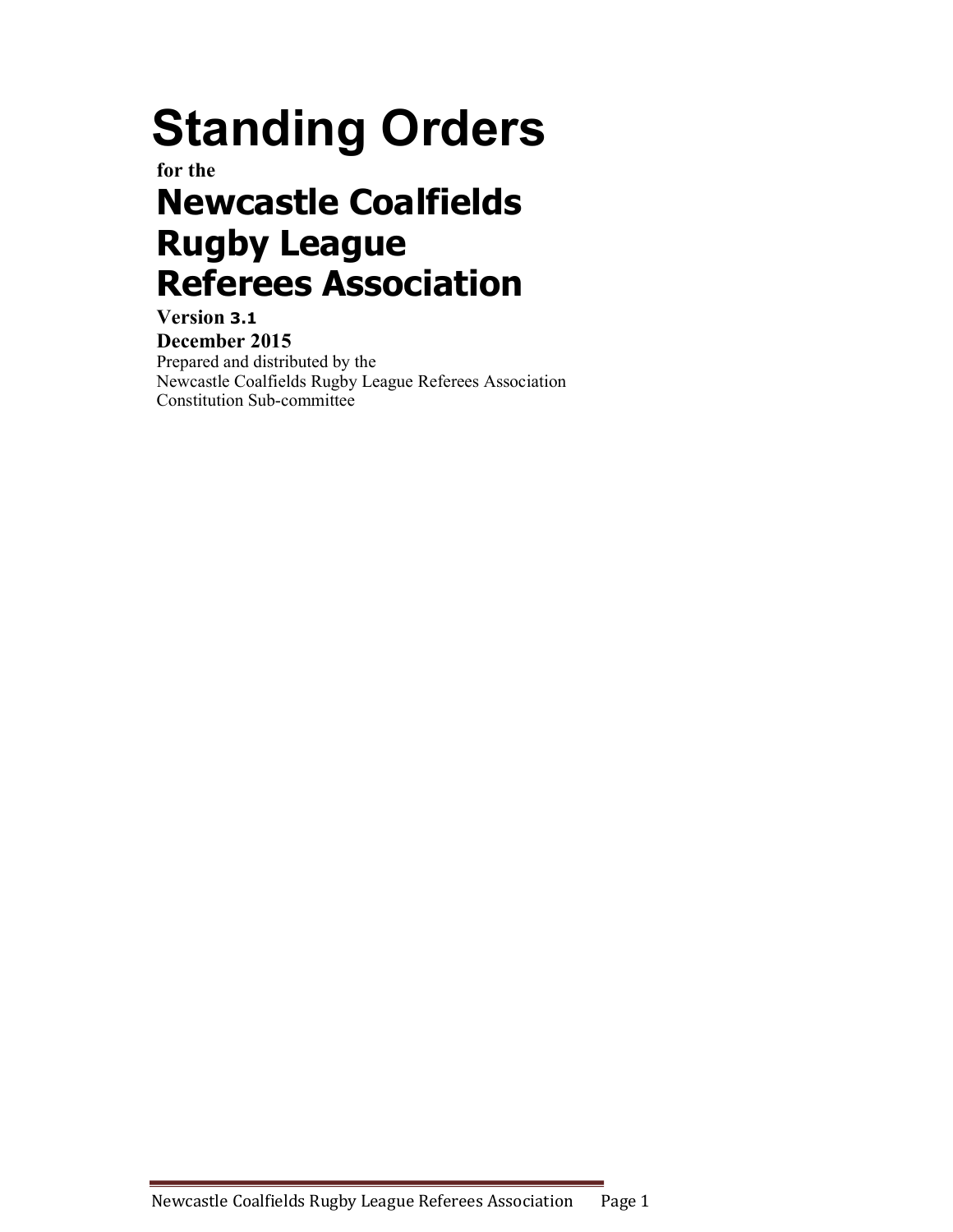### **Table of Contents**

| 29. Procedures for Disciplinary Committee and Appeal Hearings  14 |  |
|-------------------------------------------------------------------|--|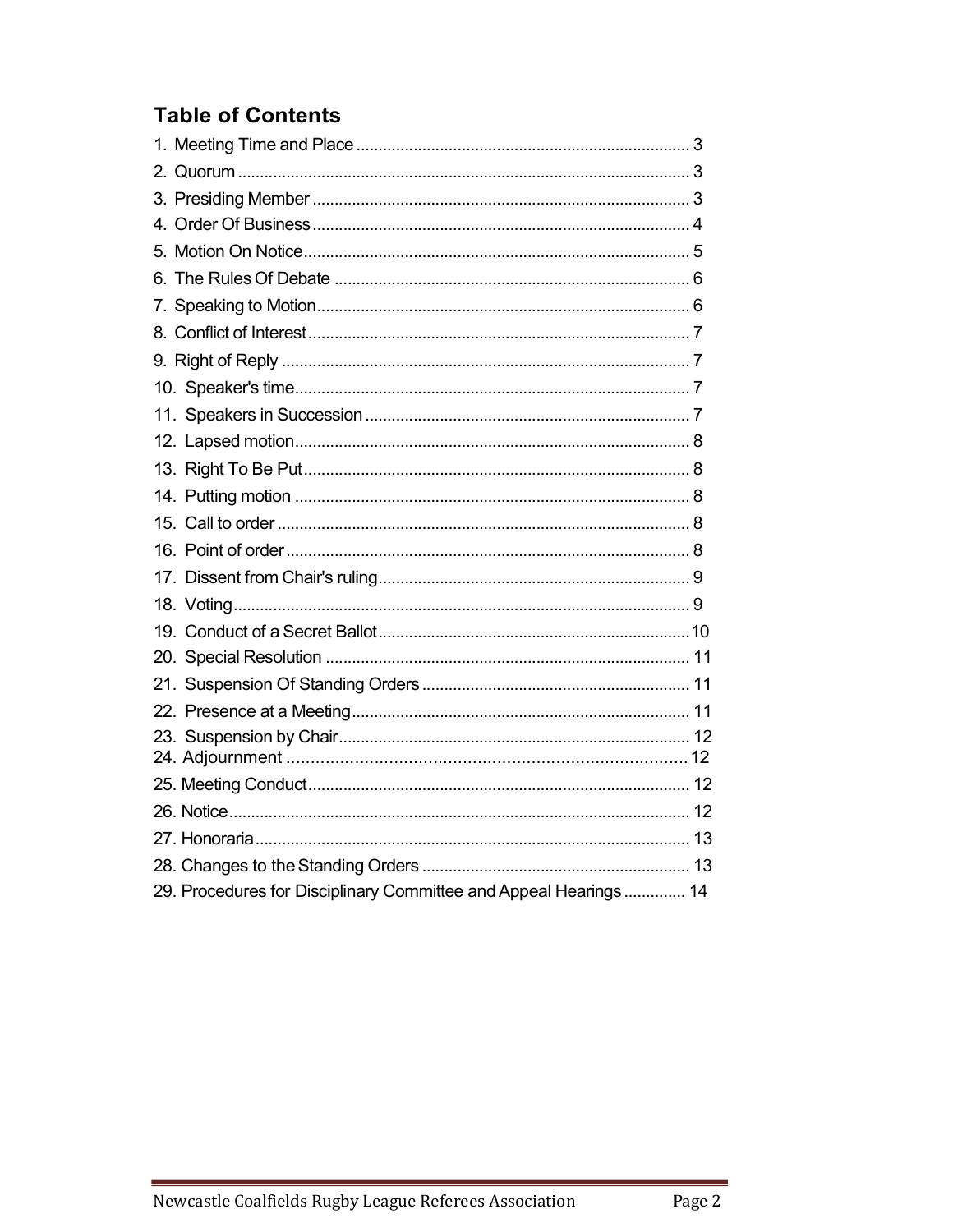#### 1. Meeting Time and Place

(1) Unless otherwise provided by these rules or specifically authorised by the Board, meetings shall:

(a) Commence after 5pm on a weekday or 9am on a weekend;

- (b) Consider no new business after 10:00 pm;
- (c) Adjourn before 10:30 pm; and
- (d) Be held at a location that is open and accessible to all members of the Association.

(2) The meeting should begin as soon as a quorum is present at the designated venue, at or after the advertised starting time.

#### 2. Quorum

(1) No item of business is to be transacted at a General Meeting unless a quorum of members entitled under these rules to vote is present during the time the Meeting is considering that item.

(2) Fifteen (15) members present in person (being members entitled under these rules to vote at a Meeting) constitute a quorum for the transaction of the business of a General Meeting or Annual General Meeting.

(3) If within half an hour after the appointed time for the commencement of a General Meeting a quorum is not present, the Meeting:

- (a) if convened on the requisition of members, is to be dissolved, and
- (b) in any other case, is to stand adjourned to the same day in the following week at the same time and (unless another place is specified at the time of the adjournment by the person presiding at the Meeting or communicated by written notice to members given before the day to which the Meeting is adjourned) at the same place.

(4) If at the adjourned Meeting a quorum is not present within half an hour after the time appointed for the commencement of the Meeting, the members present (being at least 10) is to constitute a quorum.

#### 3. Presiding Member

(1) The Chairman of the Board is to preside as chairperson at each General Meeting and Board \Meeting of the Association.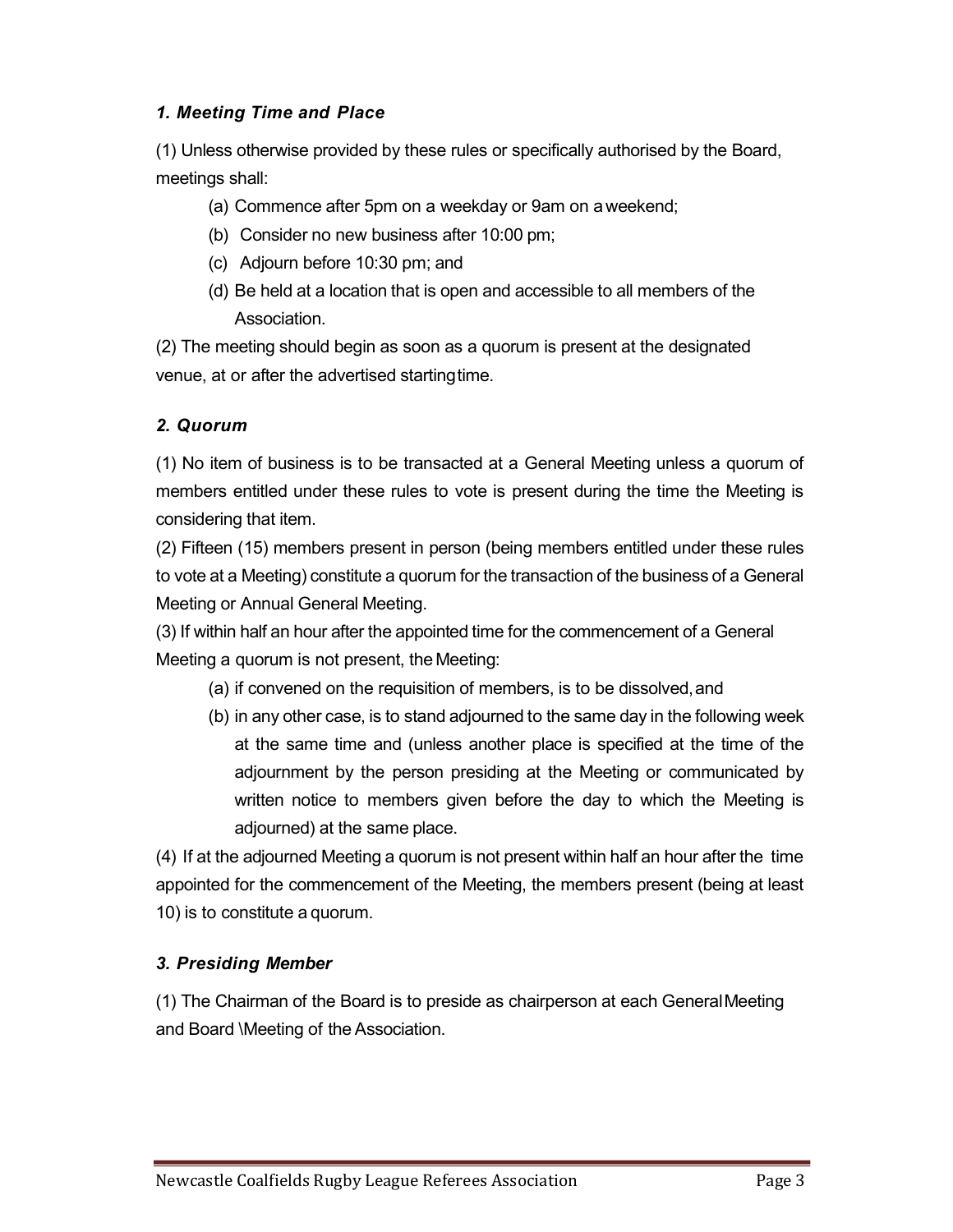(2) If the Chairman is absent or unwilling to chair the meeting, then the Director of Coaching and Development is to assume the Chair.

(3) If both the Chairman and Director of Coaching and Development are either absent or unwilling to assume the Chair, the members present shall elect one other who is present to preside as chair at the meeting.

(4) The duly elected member shall commence the meeting without further delay.

#### 4. Order Of Business

(1) The usual Order of Business for a General Meeting shall be:

- (a) Guest Speakers, if any;
- (b) Minutes Silence I Motions of Condolence;
- (c) Apologies;
- (d) Confirmation of Minutes for previous meeting;
- (e) Items arising from Minutes of previous meeting;
- (f) Confirmation of Board meeting minutes;
- (g) Items arising from Minutes of previous Board meeting;
- (h) Correspondence;
- (i) Election of new Members
- (j) Reports;
	- (i) Chairman;
	- (ii) Chief Executive Officer;
	- (iii) Financial Report;
	- (iv) Director of Coaching and Development;
	- (v) NRL Referees Operations Manager;
	- (vi) Director of Affiliated bodies;
	- (vii) Director of Member Services:
	- (viii) Support Officer;
	- (ix) Any other Reports.
- (k) Items arising from reports;
- (I) Special Resolutions;
- (m) Elections;
- (n) Motions on Notice;
- (o) \General Business.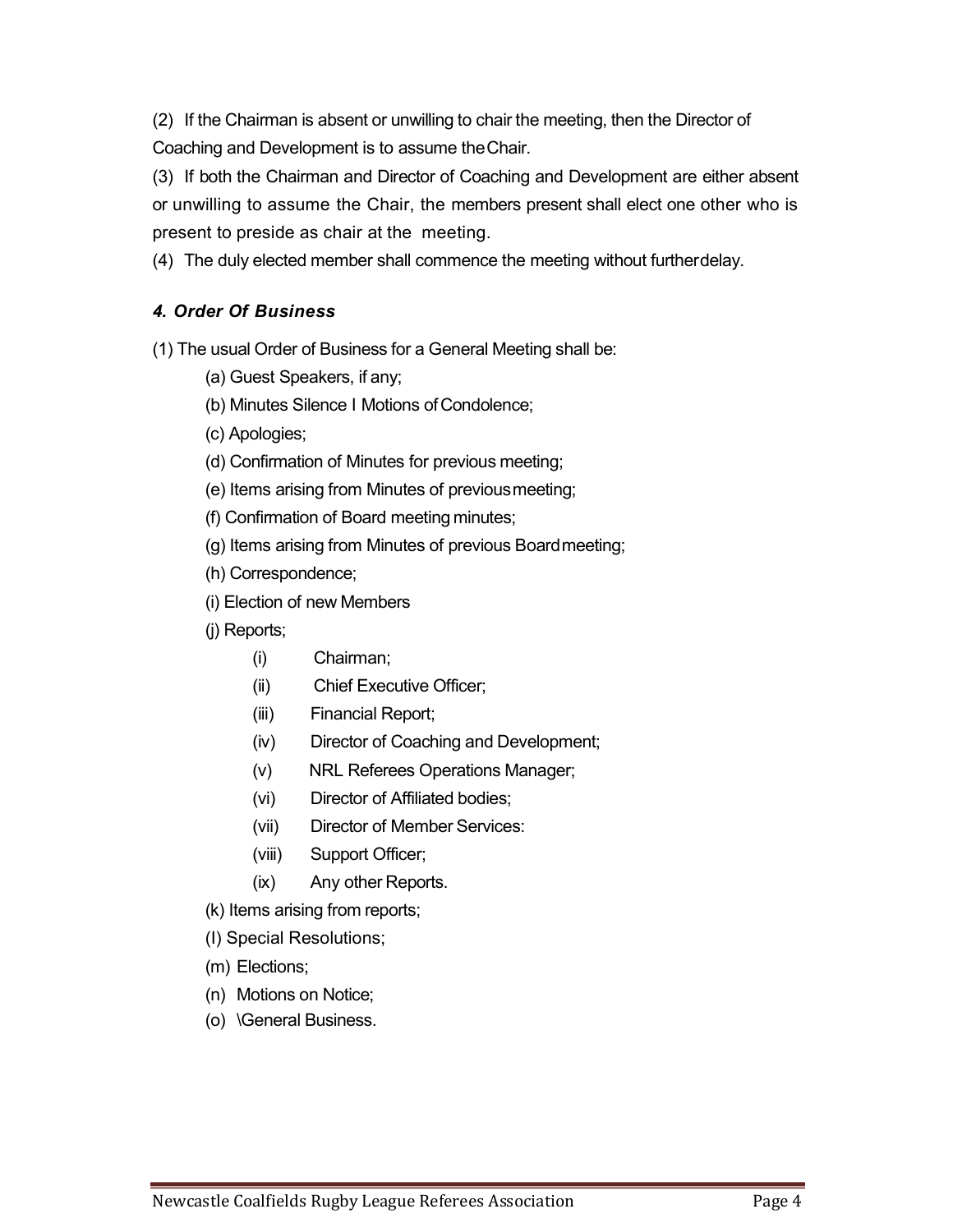- (2) The usual Order of Business for an Annual General Meeting shall be:
	- (a) Apologies;
	- (b) Confirmation of Minutes for previous Annual General Meeting;
	- (c) Correspondence;
	- (d) Financial Statements and Auditors Report;
	- (e) Annual Reports;
	- (f) Election of Board members;
	- (g) Honoraria
	- (h) Special Resolutions;
	- (i) Board Recommendations;
	- (j) General Business.

(3) \The order of business of an Association meeting may be altered by resolution of that meeting.

#### 5. Motion On Notice

(9) A member may give notice of a motion to place business on the agenda paper for the next Association meeting.

(2) A member may give notice of motion for the purpose of rescinding and/or amending any motion carried at a meeting of the Association and this is called a recision motion.

(3) A recision motion placed on notice does not nullify the decision of the motion it seeks to rescind until the recision motion itself is carried at the subsequent meeting.

(4) A motion on notice must be read to the meeting and handed to the Chair. The Chair may not allow discussion of the motion at the meeting at which the motion is placed on notice.

(5) Motions on notice take precedence in next meeting over other motions and must be dealt with in the order they were placed on notice, unless otherwise ordered by the meeting.

(6) If the mover in whose name the motion on notice stands is not present, the\n the motion shall lapse.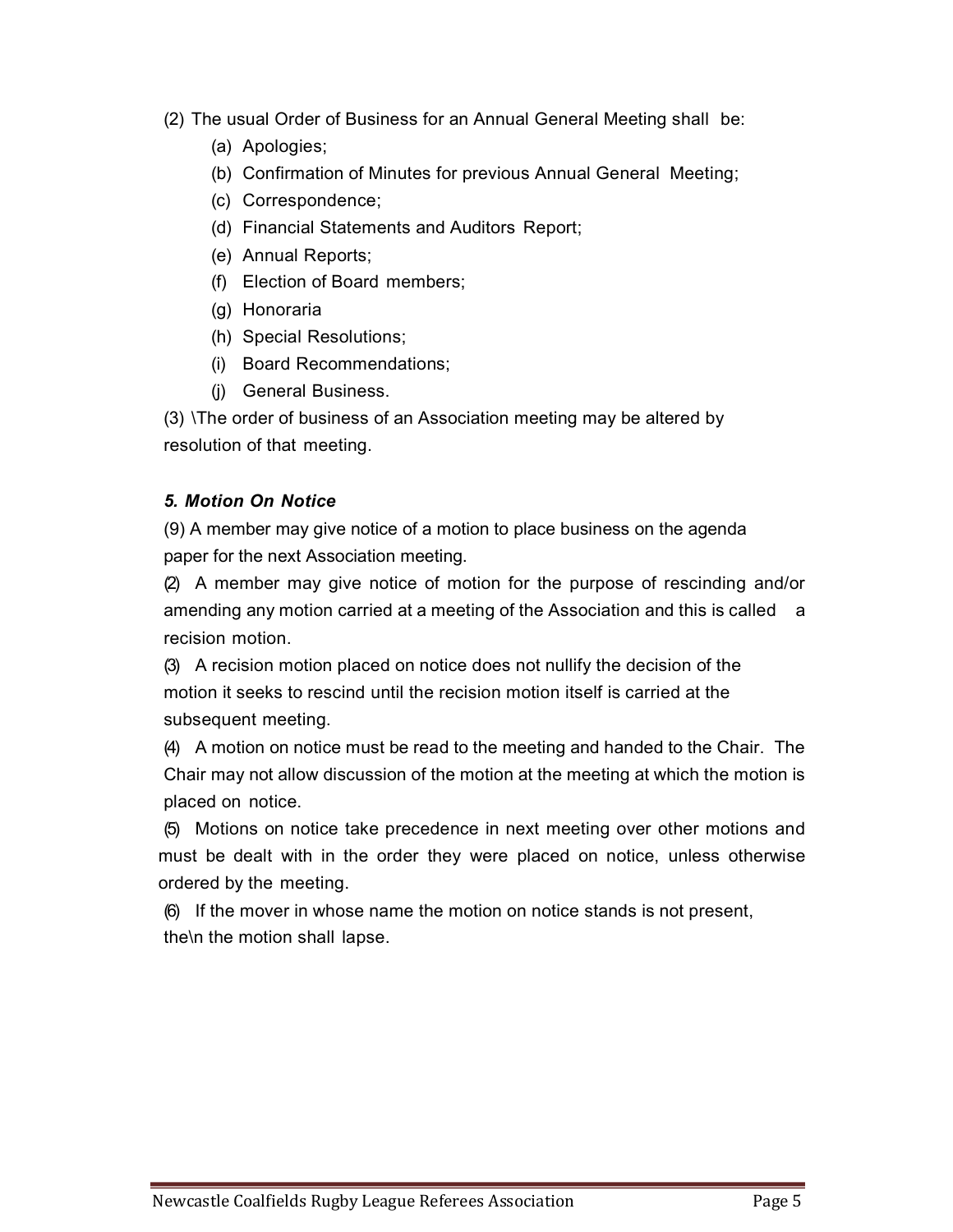#### 6. The Rules Of Debate

The rules of debate are as follows:

- (1) A motion must be moved and seconded
- (2) A motion must be clear in its meaning, and not be a recision of a previously passed motion, unless notice has been given as per section 5.
- (3) The mover speaks to the motion;
- (4) The seconder may speak or choose to "reserve their right" and speak later in debate;
- (5) Once a motion has been proposed and seconded, it may be amended by leaving out, substituting or adding words. An amendment must be clear in its meaning. Any amendment which is a direct negative to a motion, or which does not preserve \the substance of the original motion must be ruled out of order by the Chair and may not proceed.
- (6) If the amendment is acceptable to the mover of the original motion, then the amendment is incorporated onto the motion and debate continues on the motion as amended
- (7) If the amendment is not acceptable to the mover of the original motion, then debate on the original motion ceases, and debate takes place on the amendment
- (8) Only one amendment may be considered at any time. Debate on the amendment continues until it is won or lost. If the amendment is won, it becomes the motion and debate continues on the motion as amended. If the amendment is lost, debate continues on the original motion, unless a further amendment is moved\_
- (9) Speakers speak in succession for and against the motion or the amendment;
- (10) Right of reply by the mover of the original motion;
- (11) Vote on motion (or motion as amended as the case may be)

#### 7. Speaking to Motion

(1) Any member desiring to propose a motion or an amendment, or to discuss the matter under consideration, must notify the Chair of their intention to speak. The Chair calls upon the speakers in succession and as far as possible in the order that they notify the Chair.

(2) No member may speak more than once to any motion or amendment before the \Chair unless by way of personal explanation or with the consent of the meeting.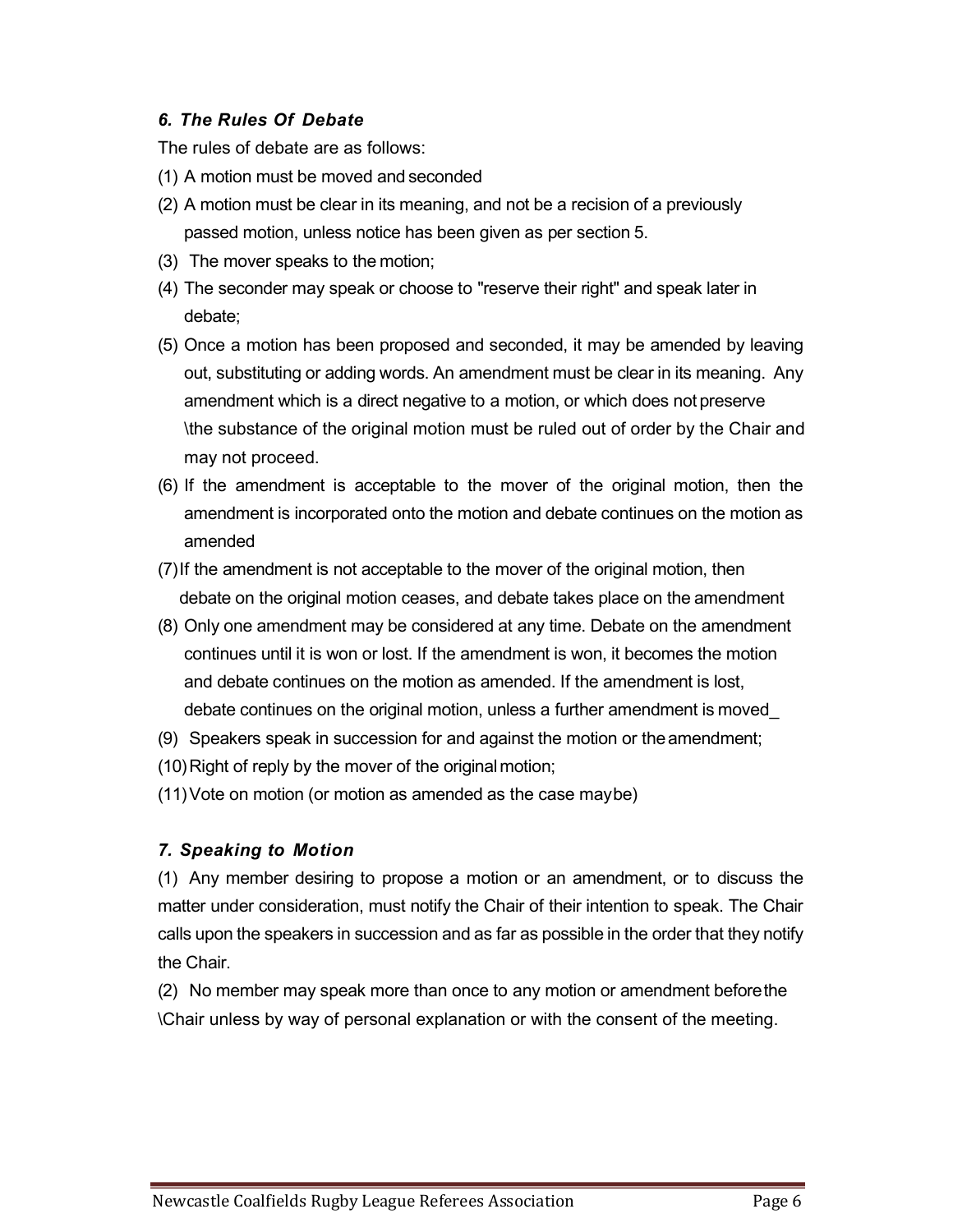(3) Any member wishing to speak to a motion shall rise to their feet when called upon by the Chair to speak.

#### 8. Conflict of Interest

(1) Any member wishing to speak to a motion, in which they have a personal or professional conflict of interest, shall declare such interest before they speak.

(2) Conflicts of interest shall include, but are not limited to, issues of employment (either full or part time), shareholdings and memberships.

(3) Any member having a conflict of interest in any matter before a Board or general meeting must also declare their interest prior to any vote being made on the matter in question.

#### 9. Right of Reply

The mover of the original motion has the right of reply. No further discussion shall be allowed after the mover has replied.

#### 10. Speaker's time

In debate, the mover is allowed five minutes for speaking in support of their motion, subsequent speakers three minutes, and the mover three minutes in reply. The time of discussion is limited to twenty minutes for each motion, unless extended by motion.

#### 11. Speakers in Succession

(1) No more than two members may speak in succession on one side, either for or against any motion before the meeting, if, at the conclusion of the second speaker's remarks, no member rises to speak on the other side, the motion or amendments shall be put to the meeting after the mover has replied.

(2) The Chair may test whether there is opposition to a motion prior to any speeches and, if and only if there is no objection from any member, may put the motion without debate.

(3) if, after the mover and seconder have spoken for a motion and there is no speaker in opposition, the mover shall have no right to reply and the motion shall be put without further discussion.\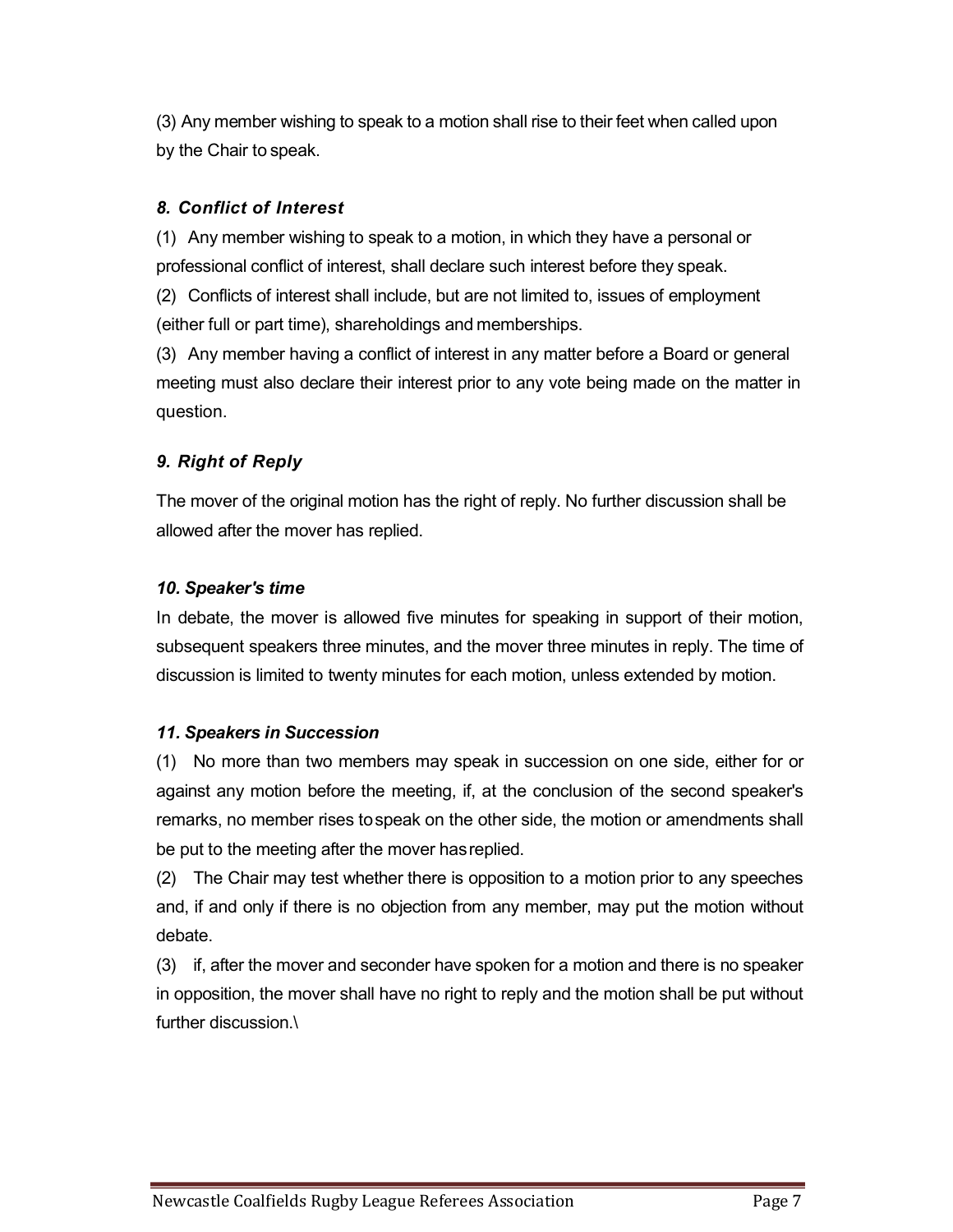#### 12. Lapsed motion

Any motion or amendment not seconded may not be further debated, but lapses.

#### 13. Right To Be Put

(1) A member shall have the right at any time during the debate to move "That the motion now be put" provided that at least two speakers have spoken for and two against, and this motion shall be submitted by the Chair to the vote without further discussion. (2) If passed, the Chair shall put the motion under discussion to the meeting without further debate except that the mover has the right of reply.

#### 14. Putting motion

(1) Immediately the debate on a motion shall be concluded, the Chair shall put the motion to the meeting in a distinct and audible manner, The motion being put shall be resolved in the affirmative or negative by the voices, unless a show of hands or a secret ballot is requested by any Member.

(2) No member shall speak on any motion after the Chair has put the motion to the vote.

#### 15. Call to order

When the Chair calls the meeting to order during a debate, all members, whether speaking or proposing to speak, must sit down, and the Chair must be heard without interruption.

#### 16. Point of order

(1) No member, when speaking, may be interrupted unless a member calls a point of order, when the speaker must sit down and the member calling the point of order must be heard.

(2) A point of order may only be made on a matter of procedure and may not debate the motion. The member calling a point of order must state immediately and succinctly which part of these Standing Orders is not being complied with,

(3) The Chair may either hear further discussion or decide at that stage, but the Chair must rule on the point of order before debate is res\umed.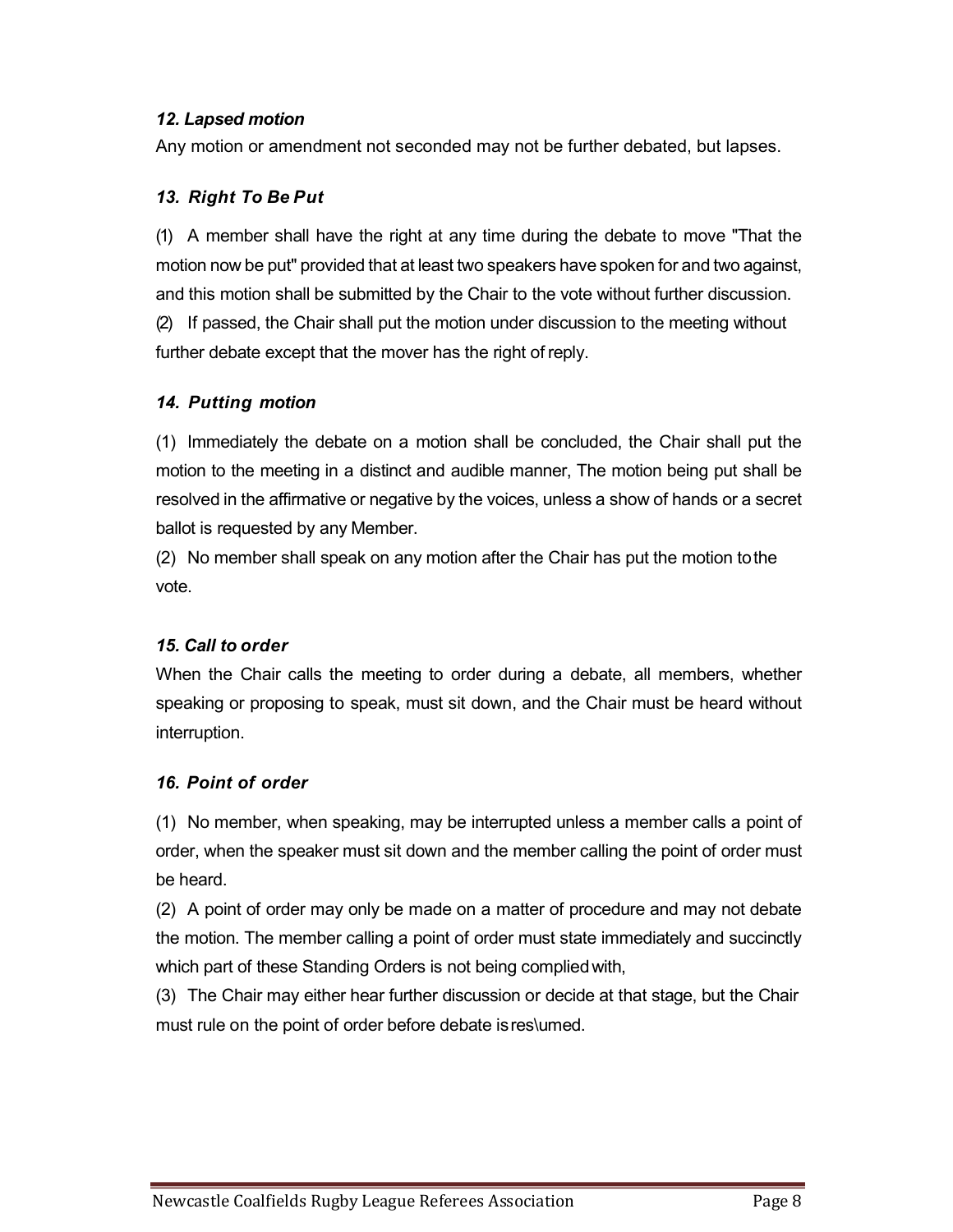#### 17. Dissent from Chair's ruling

(1) Any member dissatisfied with the Chair's ruling may move a motion of dissent in the following terms: "That the Chair's ruling be dissented from".

(2) In such a case the Chair shall step aside and the Deputy Chair shall assume the Chair for the dissent vote.

(3). If the Deputy Chair is unable or unwilling to assume the Chair, the members present shall elect another Board member to chair the dissent vote.

(4) The mover may speak for one minute and then the Chair may speak for one minute, stating their reasons for the ruling given.

(5) The motion must then immediately be put to the meeting, without further discussion in the following form: "The motion is that the Chair's ruling be upheld".

(6) At the conclusion of the vote the original Chair shall resume the chair and the meeting shall proceed as resolved by the meeting.\

#### 18. Voting

(1) On any question arising at a general meeting of the Association a member has one vote only.

(2) All votes must be given personally. Proxy voting is not permitted.

(3) In the case of an equality of votes on a question at a general meeting, the

Chair is entitled to exercise a second or casting vote.

(4) If the Chair has a Conflict of Interest relating to the resolution of a vote at a meeting, the Chair shall vacate the chair whilst the vote is conducted and the Deputy Chair shall act as Chair for the vote in question.

(5) If the Chair is contesting a ballot at an Annual General Meeting, the Chair shall vacate the Chair whilst the ballot is conducted and the Returning Officer shall act as Chair for the ballot in question.

(6) If the Chair is contesting a ballot (other than at an Annual General Meeting), the Chair shall vacate the Chair whilst the ballot is conducted. A presiding member will be elected as per section 3 for the ballot in question.

(7) A question arising at a general meeting of the Association is to be determined on a show of hands unless, before or on the declaration of the show of hands a secret ballot is demanded by any Member.

(8) A declaration by the Chair that a resolution has, on a show of hands, been carried or carried unanimously or carried by a particular majority or lost, or an entry to that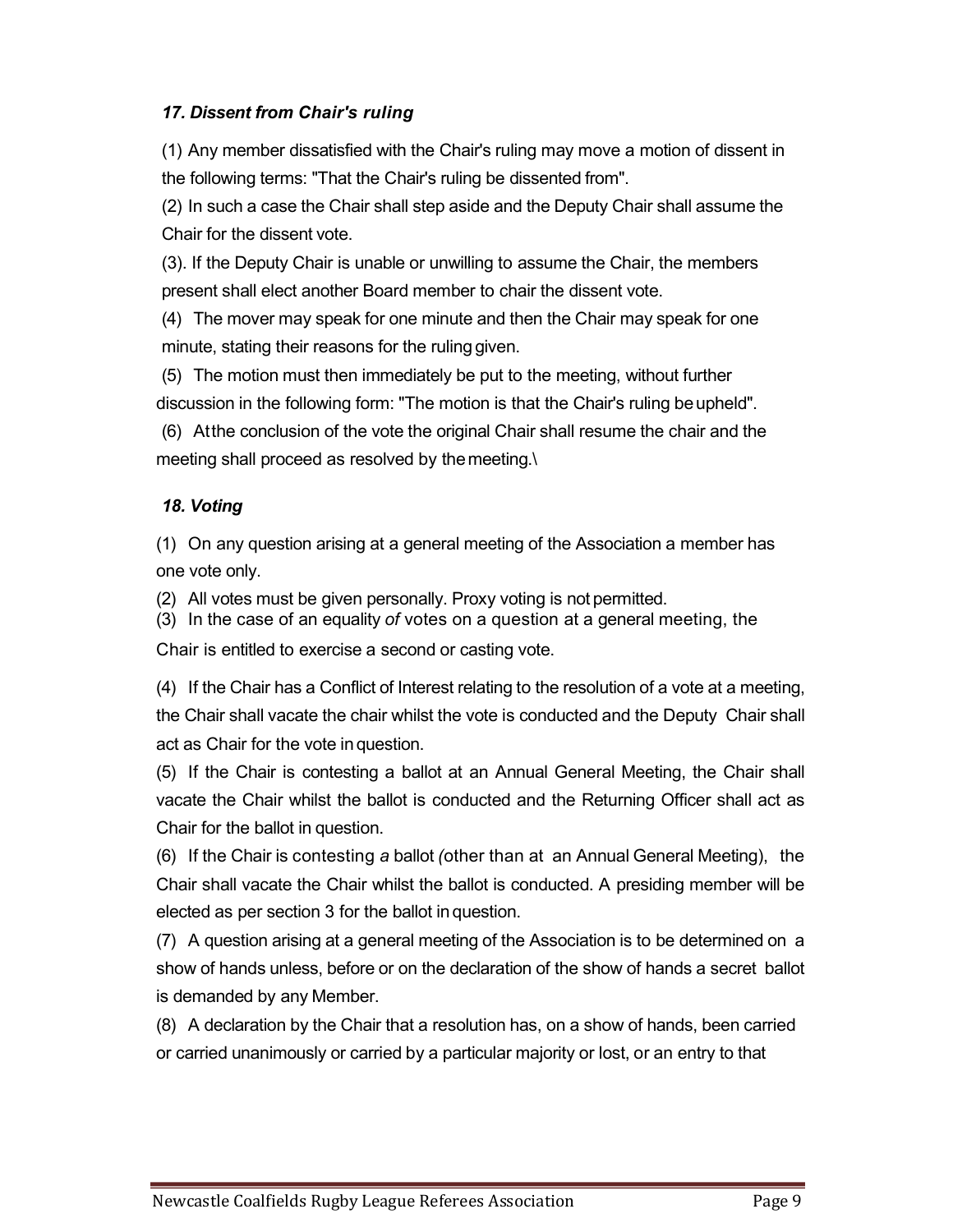effect in the minute book of the Association is evidence of the fact without proof of the number or proportion of the votes recorded in favour of or against that resolution.

(9) At a general meeting of the Association, a secret ballot may be demanded by the Chair or by any member present at the meeting.

(10) If a secret ballot is demanded at a general meeting, the secret ballot must be taken;

(a) Immediately in the case of a secret ballot which relates to the election of the Chair of the meeting or to the question of an adjournment, OR

(b) In any other case, in such manner and at such time before the close of the meeting as the Chair directs,

(11) The resolution of the secret ballot on the matter is taken to be the resolution of the meeting on that matter.

(12) During the conduct of a ballot, no member, delegate or visitor shall enter or leave the meeting room.

#### 19. Conduct of a Secret Ballot

(1) If a secret ballot is to be taken, the Chair shat[ request nominations for two Scrutineers, who shall count all ballots cast. Scrutineers must meet the following criteria:

- (a) They shall, where possible, be Life Members of the Association;
- (b) They shall be ineligible to stand for any ballot on which they are acting as a Scrutineer;
- (c) Their appointment is to be confirmed by the meeting prior to acting a Scrutineer.

(2) The Scrutineers shall be responsible for the distribution and collection of ballot papers to all eligible voters and the counting of votes cast, once all ballot papers have been collected.

(3) The Chair may also appoint a Returning Officer, who shall supervise the ballot counting. The Returning Officer must meet the following criteria:

- (a) They shall be a Life Member of the Association;
- (b) They shall be ineligible to stand for any ballot on which they are acting as a Returning Officer;
- (c) Their appointment is to be confirmed by the meeting prior to acting as a Returning Officer.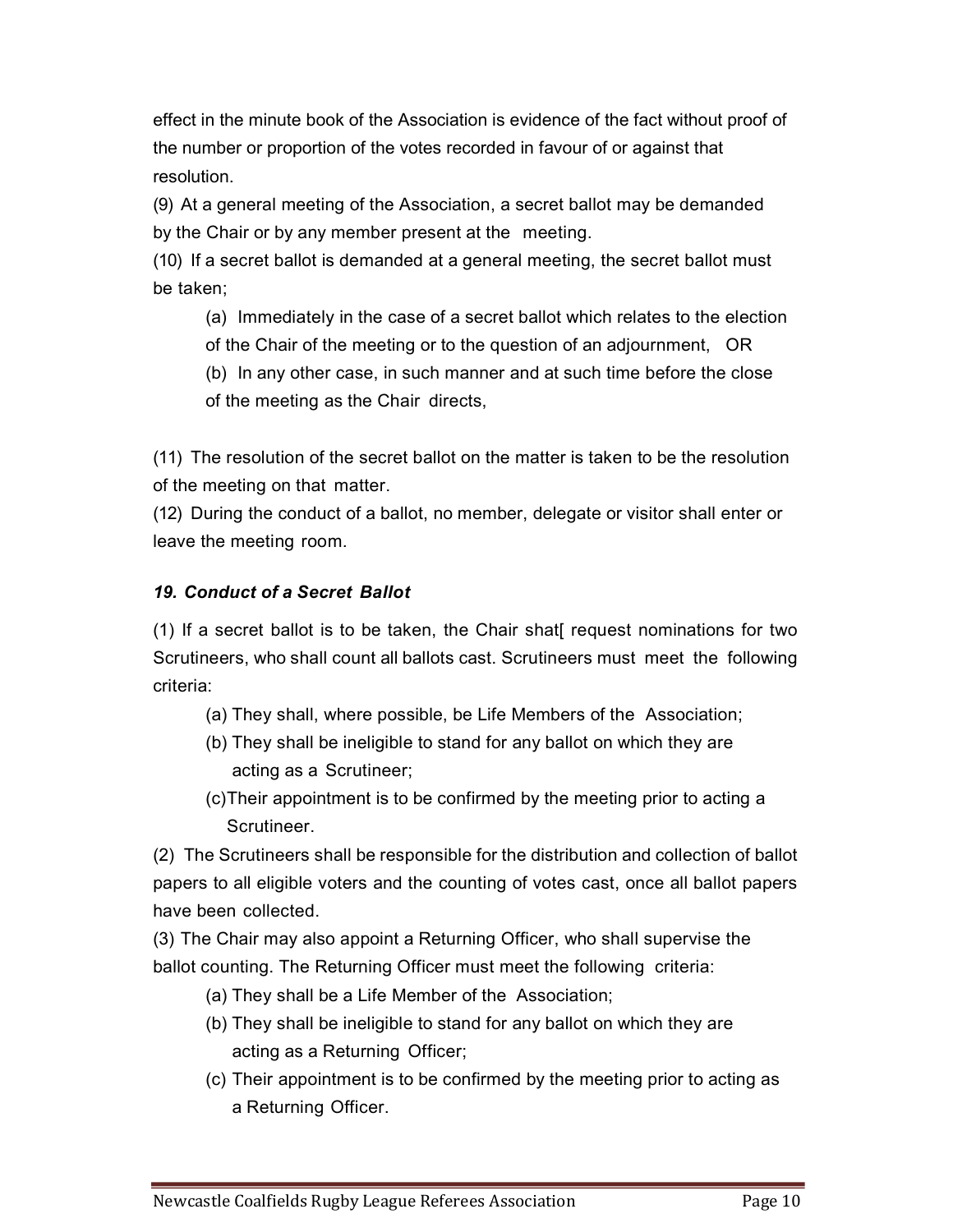(4) The Returning Officer shall confirm the result of any ballot and nominate the winner to the Chair prior to the result being declared by the Chair. The Returning Officer shall also be responsible for declaring the validity of any and all ballots cast.

#### 20. Special Resolution

A resolution of the Association is a Special Resolution if it is passed by a majority which comprises at least two-thirds of eligible members of the Association who vote in person at a General Meeting of which at least 21 days' written notice specifying the intention to propose the resolution as a special resolution was given.

#### 21. Suspension Of Standing Orders

A majority of the members present for the meeting may move to suspend any standing order's for the purpose of re-opening any motion previously dealt with at that meeting or for the consideration of urgent business.

#### 22. Presence at a Meeting

(1) Any member or applicant for membership shall be deemed to have been present at a meeting of the Association if they have signed the official attendance sheet during the meeting,

(2) Members noted as present in the Attendance record shall remain in attendance until the commencement of General Business to have their attendance acknowledged.

(3) Any member wishing to leave a meeting prior to the commencement of General Business shall "seek leave" from the Chairperson prior to leaving. If such leave is granted, that member's attendance shall be noted for the duration of the meeting.

(4) Any member who has omitted to sign may be held to have attended such meeting on production of satisfactory evidence of attendance.

(5) Any member who signs the Attendance Record but leaves a meeting prior to the commencement of General Business shall be deemed to have been absent from the meeting, unless a satisfactory explanation is provided to the Board.

(6) Any member who is absent from an Association meeting due to a requirement to undertake business for either the Association, or the governing Leagues shall be noted in the Attendance records as being absent on official league business.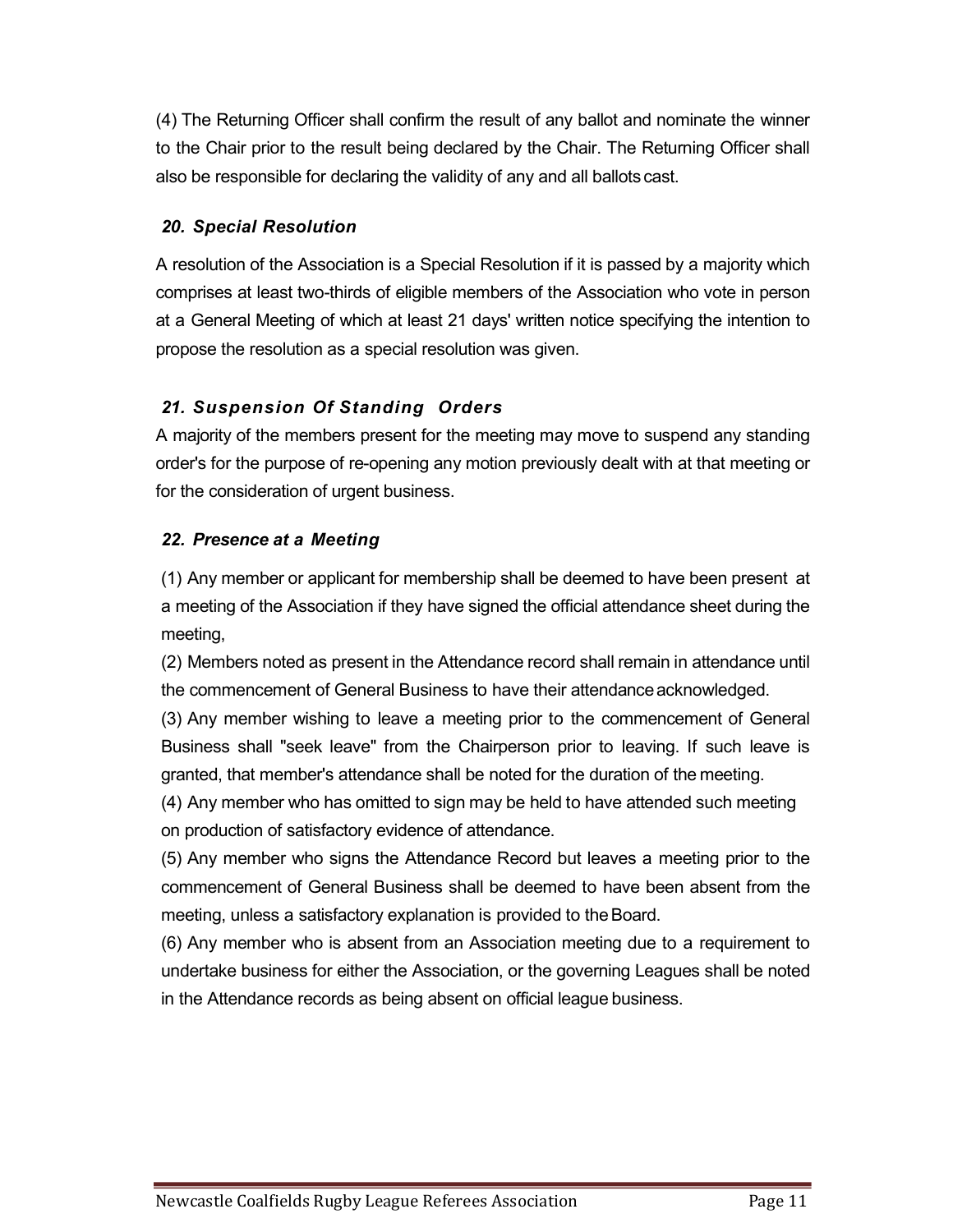(7) Such absence is to be considered as attendance at the particular meeting, for Attendance Record purposes.

(8) Any member who intends to be absent from an Association meeting may lodge a notice of apology.

(9) Such notice of apology must be notified to the Chief Executive Officer in writing (including in the form of such electronic mediums such as by email or SMS/text message) before the commencement of such meeting.

#### 23. Suspension by Chair

Any member, delegate or visitor guilty of unruly or disorderly conduct or attending a meeting in an intoxicated state may be excluded either by the Chair or by resolution of the meeting.

#### 24. Adjournment

(1) The chair of a general meeting at which a quorum is present may, with the consent of the majority of members present at the meeting, adjourn the meeting from time to time and place to place, but no business is to be transacted at an adjourned meeting other than the business left unfinished at the meeting at which the adjournment took place.

(2) If a general meeting is adjourned for 14 days or more, the Chief Executive Officer must give written or oral notice of the adjourned meeting to each member of the Association stating the place, date and time of the meeting and the nature of the business to be transacted at the meeting.

(3) Except as provided in 24(1) and 24(2), notice of an adjournment of a general meeting or of the business to be transacted at an adjourned meeting is not required to be given.

#### 25. Meeting Conduct

Unless otherwise agreed to by a majority of members present, no one in attendance shall consume food or alcohol or smoke during a meeting.

#### 26. Notice

(1) If the nature of the business proposed to be dealt with at a general meeting requires a special resolution of the Association, the Secretary must, at least 21 days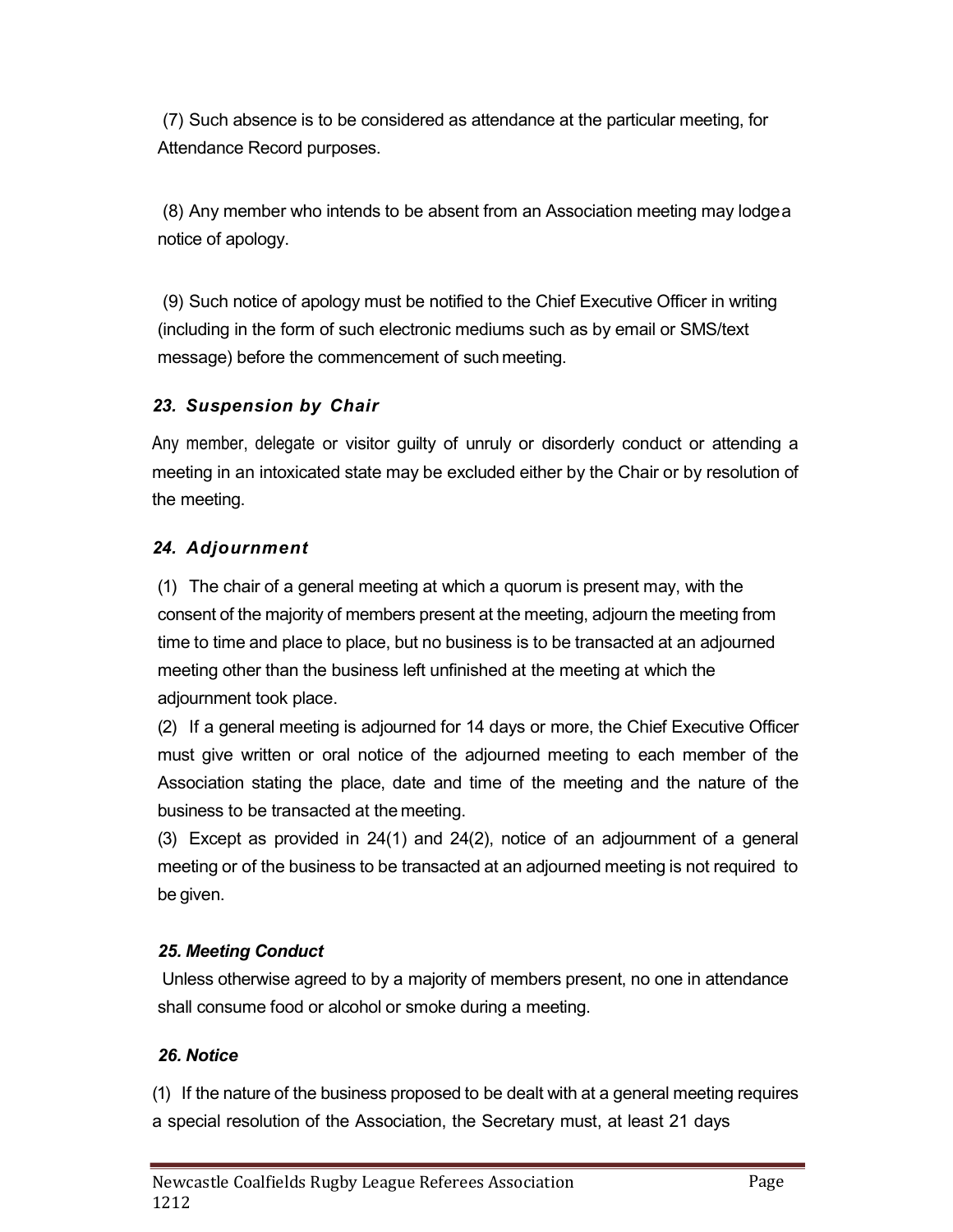before the date fixed for the holding of the general meeting, give notice to each member specifying, in addition to the matter required under paragraph 26.2, the intention to propose the resolution as a special resolution. No business other than that specified in the notice convening a general meeting is to be transacted at the meeting except, in the case of an annual general meeting. Except if the nature of the business proposed to be dealt with at a general meeting requires a special resolution of the Association, the Chief Executive Officer must, at least 14 days before the date fixed for the holding of the general meeting, give a notice to each member specifying the place, date and time of the meeting and the nature of the business proposed to be transacted at the meeting. (2) A member desiring to bring any business before a general meeting may give notice in writing of that business to the Chief Executive Officer who must include that business in the next notice calling a general meeting given after receipt of the notice from the

#### 27. Honoraria

member.

- (1) The Director of Finance shall advise the members of the honoraria paid the previous year.
- (2) All members entitled to receive honoraria shall leave the room.
- (3) The presiding member as per rule 3 shall preside over the debate to determine the amount to be paid as Honoraria at the Annual General Meeting.
- (4) At the completion of debate the members entitled to honoraria will rejoin the meeting.
- (5) After the presiding member has read out the honoraria to be paid, all members will resume their positions.

#### 28. Changes to the Standing Orders

(1) Alterations to these Standing Orders may be made by the Association Board, subject to any changes being endorsed by a simple majority of members present at the next available Association meeting.

(2) The Standing Orders may also be changed by way of a motion from the floor at any Association general meeting or by motion received via written correspondence received by the Secretary at least 7 days prior to the next available general meeting. Any such motion requires a 2/3 majority of eligible voting members present at that meeting to be passed,